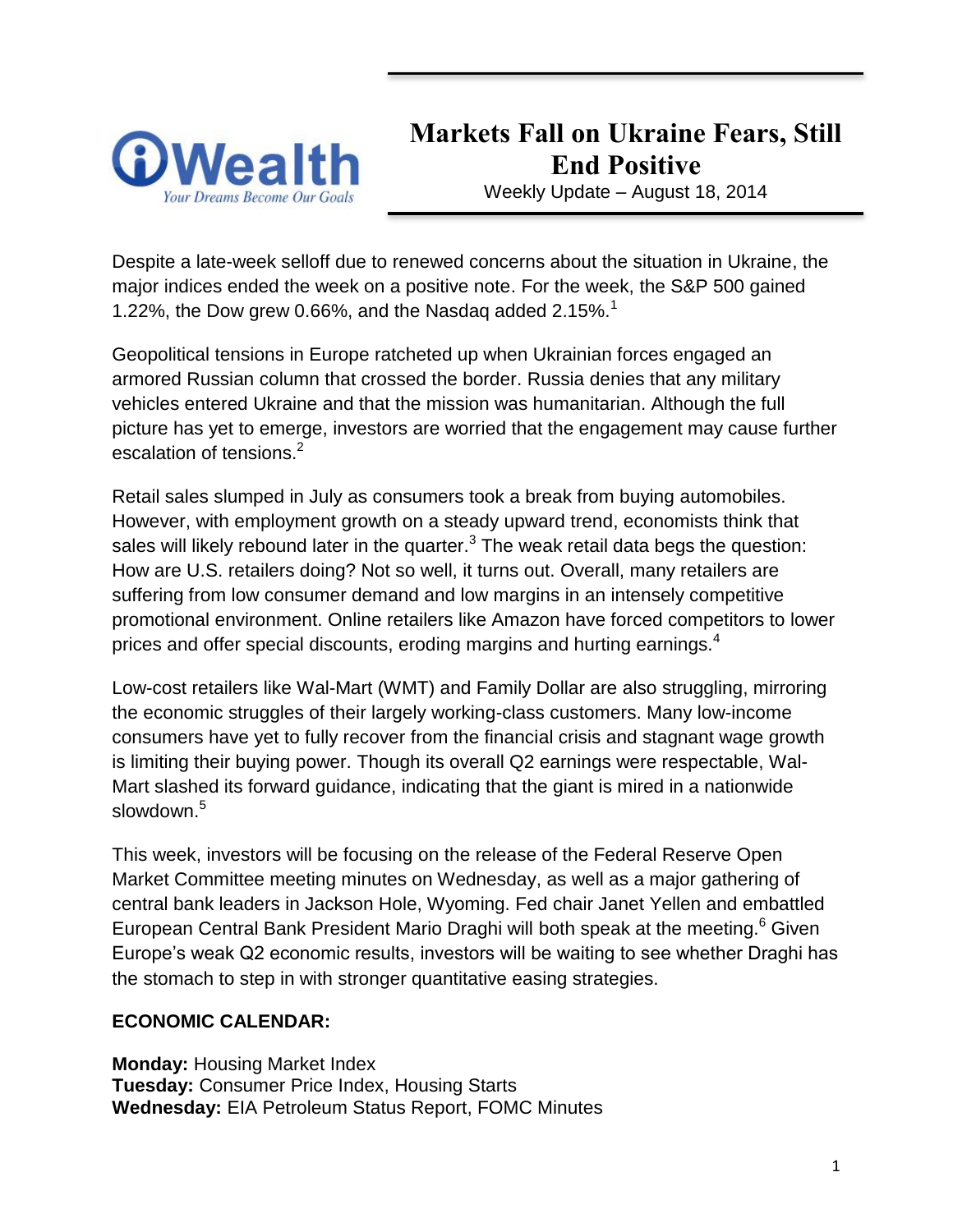**Thursday:** Jobless Claims, PMI Manufacturing Index Flash, Philadelphia Fed Survey, Existing Home Sales

| Data as of 8/15/2014         | 1-Week | <b>Since 1/1/14</b> | 1-Year | 5-Year | 10-Year |
|------------------------------|--------|---------------------|--------|--------|---------|
| Standard & Poor's 500        | 1.22%  | 5.77%               | 17.68% | 18.94% | 8.36%   |
| <b>DOW</b>                   | 0.66%  | 0.52%               | 10.26% | 15.75% | 6.96%   |
| <b>NASDAQ</b>                | 2.15%  | 6.90%               | 23.82% | 24.97% | 15.41%  |
| U.S. Corporate Bond Index    | 0.49%  | 4.04%               | 5.10%  | 2.58%  | 1.12%   |
| <b>International</b>         | 1.30%  | $-0.79$             | 8.19%  | 5.44%  | 4.20%   |
| Data as 8/15/2014            | 1 mo.  | 6 mo.               | 1 yr.  | 5 yr.  | 10 yr.  |
| <b>Treasury Yields (CMT)</b> | 0.03%  | 0.05%               | 0.09%  | 1.55%  | 2.34%   |

Notes: All index returns exclude reinvested dividends, and the 5-year and 10-year returns are annualized. Sources: Yahoo! Finance and [Treasury.gov.](http://treasury.gov/) International performance is represented by the MSCI EAFE Index. Corporate bond performance is represented by the DJCBP. Past performance is no guarantee of future results. Indices are unmanaged and cannot be invested into directly.

#### **HEADLINES:**

**Jobless claims tick upward to six-week high.** Applications for unemployment benefits climbed slightly last week, interrupting the positive trend we've seen the last few weeks, though most economists still think employment trends are moving in the right direction. Weekly data is often noisy, and economists prefer to look at longer-term trends.

**EU economic growth fades.** Economic activity in the Eurozone slowed in the second quarter as Germany's economy slid into reverse and France stagnated. Economists' worry that sanctions against Russia will damage the fragile EU recovery, putting more pressure on Europe's economic recovery.<sup>8</sup>

**Low doc loans return.** So-called "stated income" mortgages are returning as lenders chase applications that they can no longer afford to ignore. These mortgages, which allow applicants to show bank statements instead of pay stubs or tax returns may help expand the pool of mortgage applicants as lending volume falls.<sup>9</sup>

**Consumer sentiment falls, but the news isn't all bad.** Sentiment among U.S. consumers fell to its lowest level since last November, but a gauge of current economic conditions remains positive. While lowered sentiment could threaten demand, economists believe consumer spending could still grow this year.<sup>10</sup>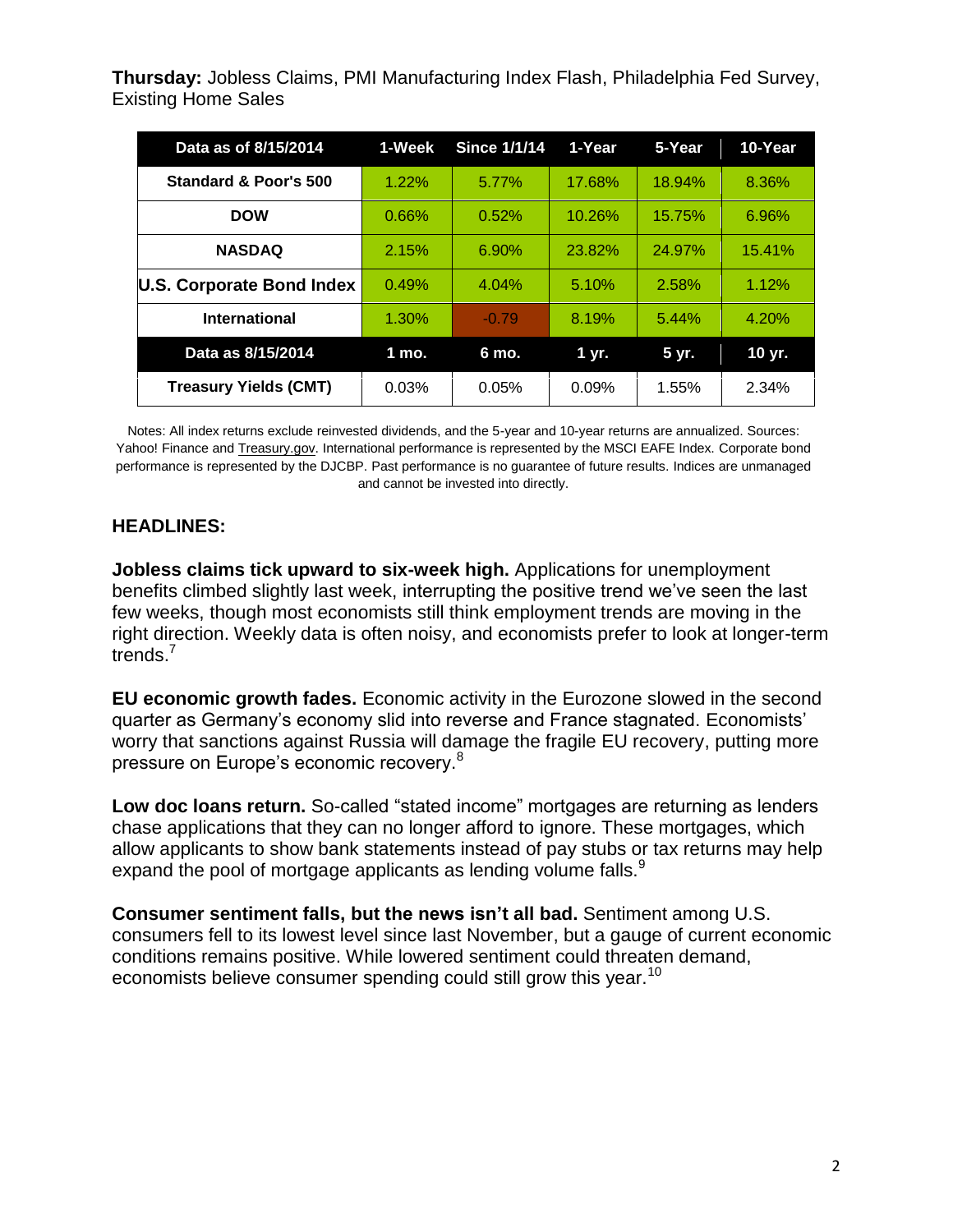

*"Hold yourself responsible for a higher standard than anybody else expects of you, never excuse yourself." - Henry Ward Beecher*



#### **Creamy Parmesan Baked Mashed Potatoes**



*Serve these luxurious potatoes with a pot roast or pork chops.*

#### **Ingredients:**

5 medium Yukon Gold potatoes (or other good mashing potato), peeled and cut into 1 1/2-inch chunks

1 cup whole milk, at room temperature

4 ounces cream cheese, at room temperature

8 tablespoons (1 stick) unsalted butter, at room temperature, cut into pieces, plus more for the baking dish

kosher salt and black pepper

3 large eggs, lightly beaten

1/2 cup shredded Parmesan cheese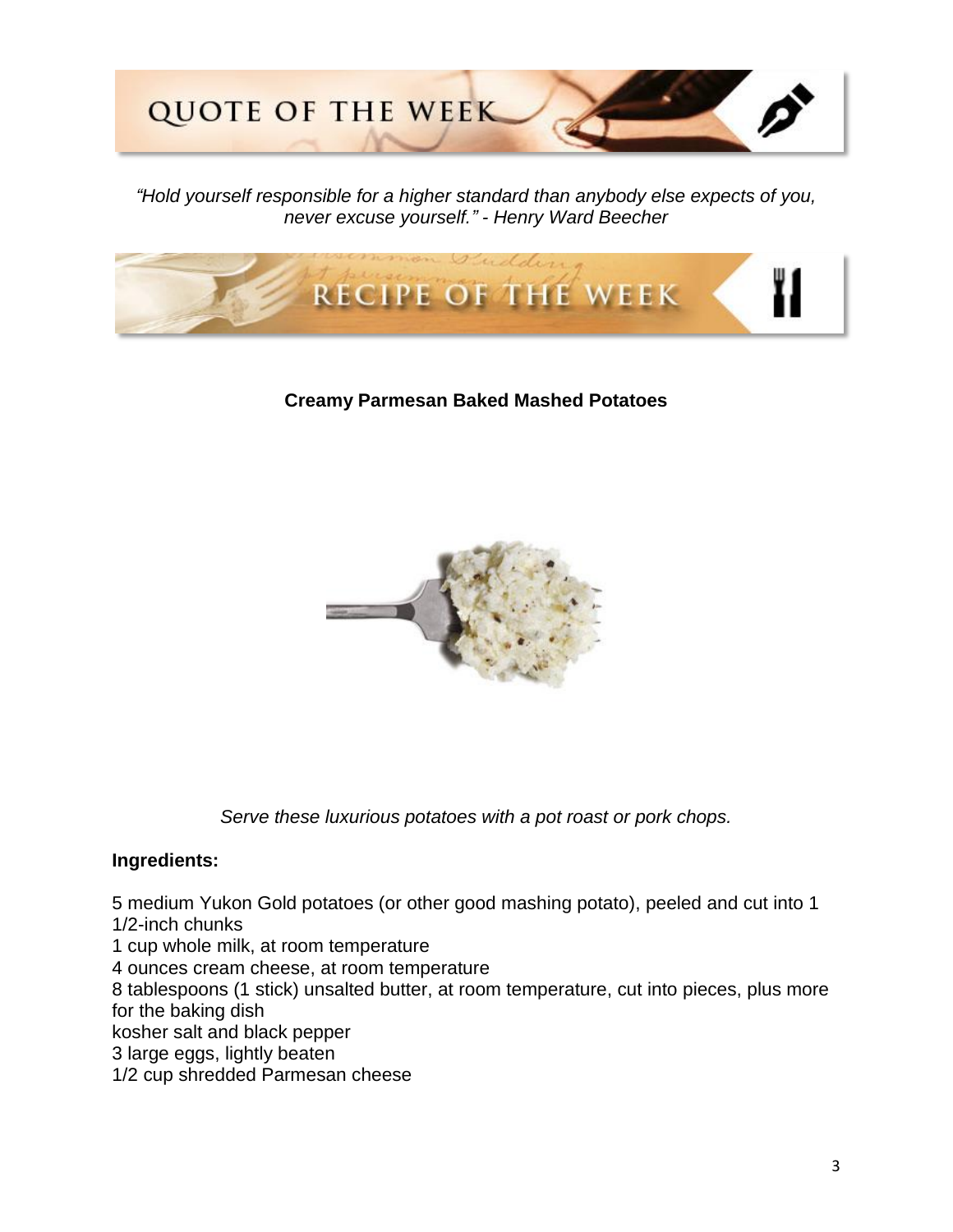#### **Directions:**

- 1. Preheat your oven to 400° F and fill a large pot with one inch of water. Once the water is boiling, add your potatoes and cover. Butter an 8x8 inch-baking dish.
- 2. Steam the potatoes for about 20 minutes until they are tender and can be pierced easily with a knife. Drain the potatoes and return them to the pot.
- 3. Add milk, cream cheese, butter, and salt & pepper to taste. Mash them with an immersion blender or potato masher until smooth and creamy.
- 4. Fold in the eggs with a spatula and pour into the buttered baking dish. Add the Parmesan cheese on top.
- 5. Bake at 400° F for about 30 minutes until golden. If the Parmesan starts to brown too quickly, cover the dish with aluminum foil and continue baking.

Recipe adapted from Dawn Perry | RealSimple.com<sup>11</sup>



# **Job Hunting Tax Benefits**

Are you or someone you know job-hunting? If you're looking for a job in the same line of work (e.g. not switching careers), you may be able to deduct some of your expenses on your federal taxes. Here's what the IRS has to say:

- You'll usually deduct your expenses on Schedule A, Itemized Deductions, as a miscellaneous deduction. However, you can only deduct miscellaneous deductions that are more than two percent of your adjusted gross income.
- Costs that you can deduct include: résumé preparation and mailing costs, travel expenses related to your search, and placement agency fees.
- You may not be able to deduct job-hunting expenses if there has been a long gap between the end of your last job and the beginning of your hunt, or if you're looking for a job for the first time.
- Keep in mind that reimbursed costs are never deductible and you should always keep receipts and mileage logs in case of an IRS audit.

For more information about job-hunting tax concerns, consult a tax professional in your area or see Publication 529, Miscellaneous Deductions on IRS.gov.

Tip courtesy of  $IRS.gov^{12}$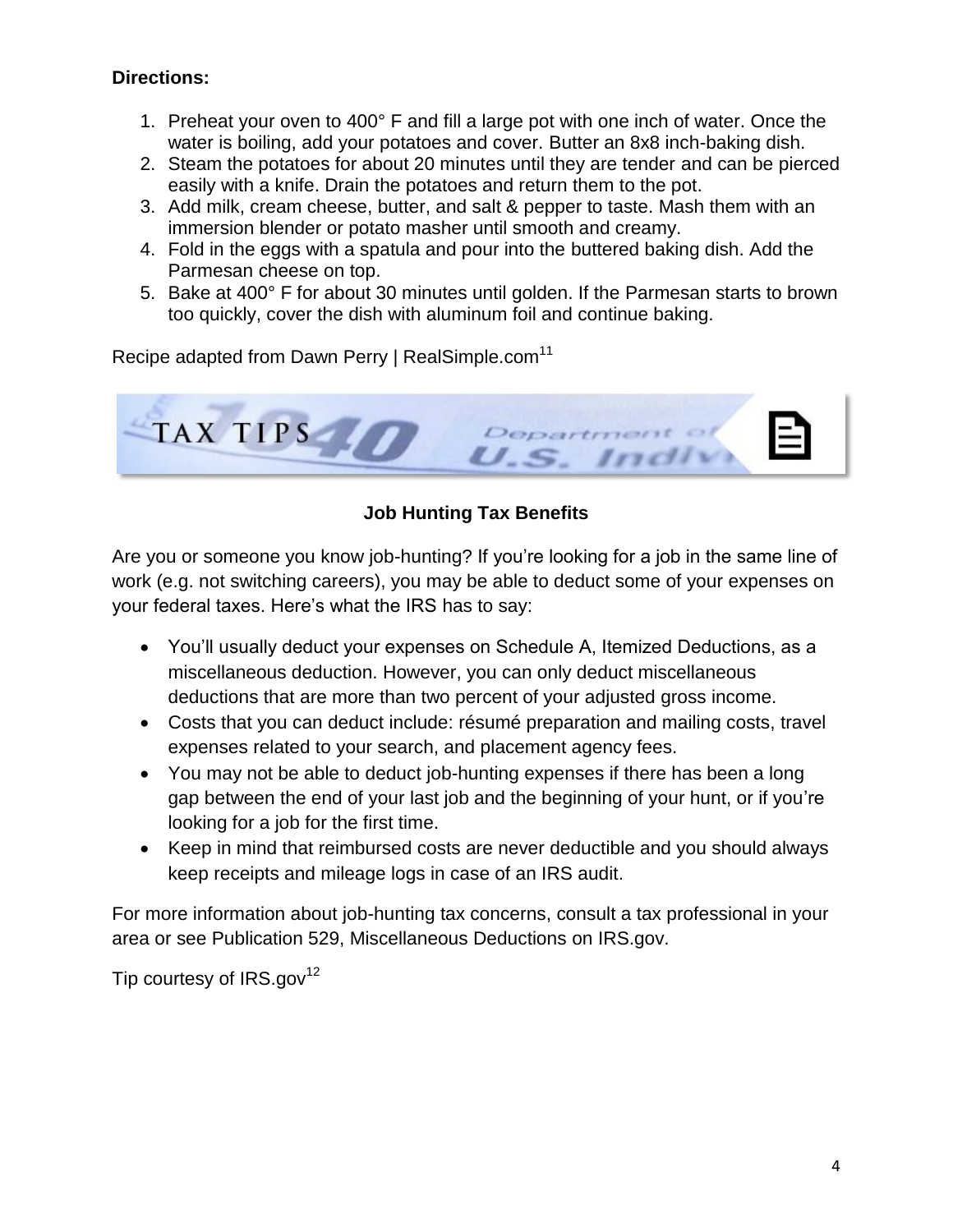

### **Get Around Trees**

Don't let the trees get you down. If you find yourself behind a tree that's too high or too close for you to get over, you'll have to go under. Depending on how far you have to go and how low the tree is, consider a mid-iron, which will keep the ball low, but high enough to get out of the rough. Also think about how wide your swing needs to be to go the distance. Smaller swings generate less spin, which will help keep the ball under the trees.

Tip courtesy of Nick Kumpis, PGA | Golf Tips Mag<sup>13</sup>



## **Catch Skin Cancer Early**

The consequences of a lifetime spent outdoors, 3.5 million new cases of skin cancer are diagnosed each year in the U.S. Fortunately, advances in detection and treatment mean that most cases aren't fatal. However, preventing skin damage by regularly using sunscreen and catching the disease early are critical to avoiding serious consequences.

According to Nancy L. Snyderman, M.D., possible warning signs of skin cancer include:

- Moles that are asymmetrical moles or have irregular borders.
- Moles with a variety of colors.
- Moles that are large in diameter or are changing size, shape, and color.

Check your body regularly for unusual skin lesions and make an appointment with a dermatologist to check out any possible issues.

Tip courtesy of AARP<sup>14</sup>



**Give Old Jeans New Life**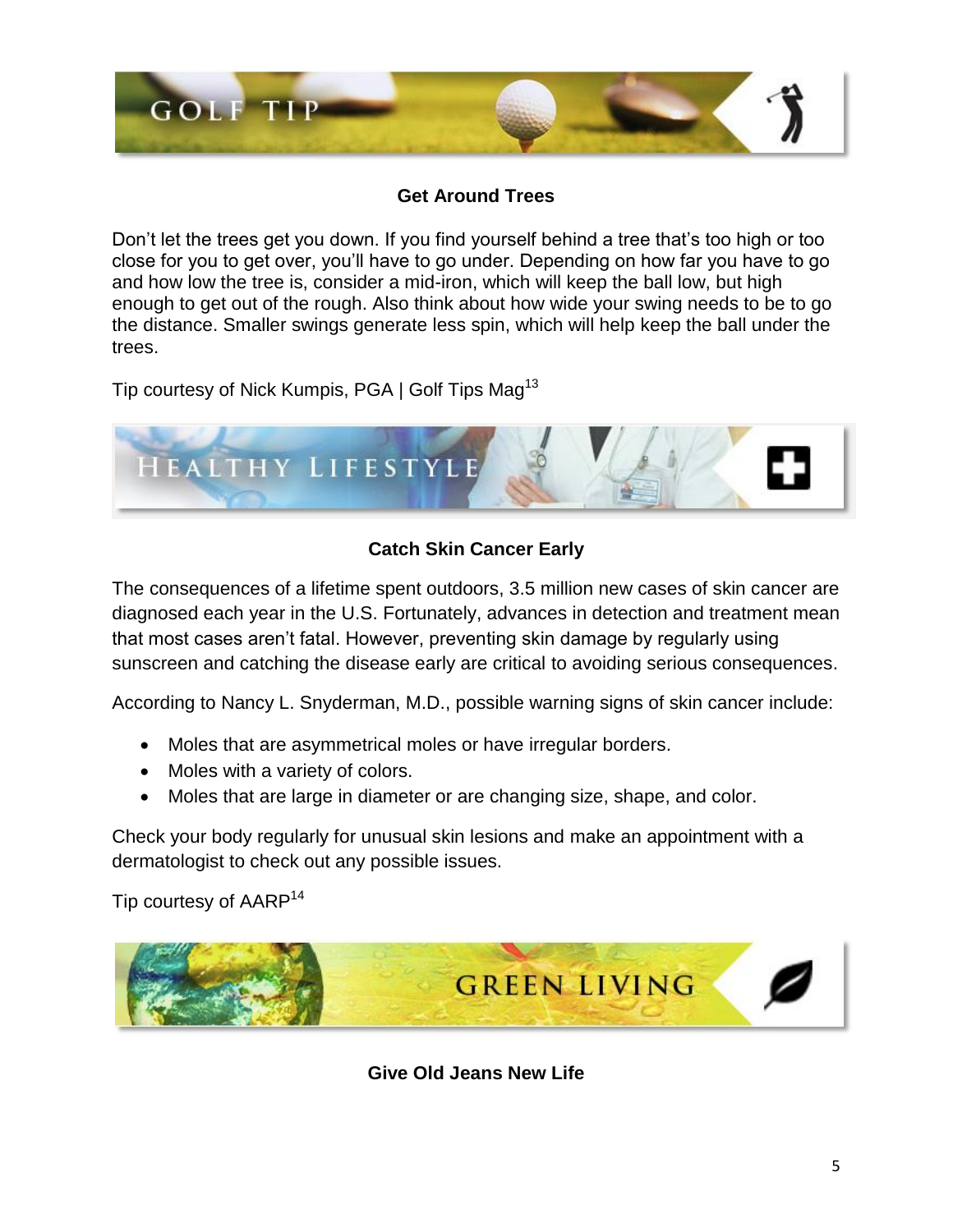If you have an old, ratty pair of jeans that are too worn to be donated (or have sentimental value), don't throw them away! Instead, try some of these eco-friendly ways to repurpose and reuse them:

- Use them to pack glassware, ornaments, or other delicate items in boxes.
- Cut them up to use as patches for kids' clothes or gardening clothes you want to keep using.
- Cut off the jean legs, fill them with sand or polyester stuffing, and sew up each end to create draft stoppers.
- Make a garden caddy or gadget case.

Tip courtesy of Green Living Tips<sup>15</sup>

#### *Share the Wealth of Knowledge!*

*Please share this market update with family, friends, or colleagues. We love being introduced!*

Securities, advisory services, and insurance products are offered through Investment Centers of America, Inc (ICA), member FINRA, SIPC, a Registered Investment Advisor, and affiliated insurance agencies. ICA and iWealth are separate companies.

Investing involves risk including the potential loss of principal. No investment strategy can guarantee a profit or protect against loss in periods of declining values.

Diversification does not guarantee profit nor is it guaranteed to protect assets

The Standard & Poor's 500 (S&P 500) is an unmanaged group of securities considered to be representative of the stock market in general.

The Dow Jones Industrial Average is a price-weighted average of 30 significant stocks traded on the New York Stock Exchange and the NASDAQ. The DJIA was invented by Charles Dow back in 1896.

The Nasdaq Composite is an index of the common stocks and similar securities listed on the NASDAQ stock market and is considered a broad indicator of the performance of stocks of technology companies and growth companies.

The MSCI EAFE Index was created by Morgan Stanley Capital International (MSCI) that serves as a benchmark of the performance in major international equity markets as represented by 21 major MSCI indexes from Europe, Australia and Southeast Asia.

The Dow Jones Corporate Bond Index is a 96-bond index designed to represent the market performance, on a total-return basis, of investment-grade bonds issued by leading U.S. companies. Bonds are equally weighted by maturity cell, industry sector, and the overall index.

The S&P/Case-Shiller Home Price Indices are the leading measures of U.S. residential real estate prices, tracking changes in the value of residential real estate. The index is made up of measures of real estate prices in 20 cities and weighted to produce the index.

The 10-year Treasury Note represents debt owed by the United States Treasury to the public. Since the U.S. Government is seen as a risk-free borrower, investors use the 10-year Treasury Note as a benchmark for the long-term bond market.

Google Finance is the source for any reference to the performance of an index between two specific periods.

Opinions expressed are subject to change without notice and are not intended as investment advice or to predict future performance.

Past performance does not guarantee future results.

You cannot invest directly in an index.